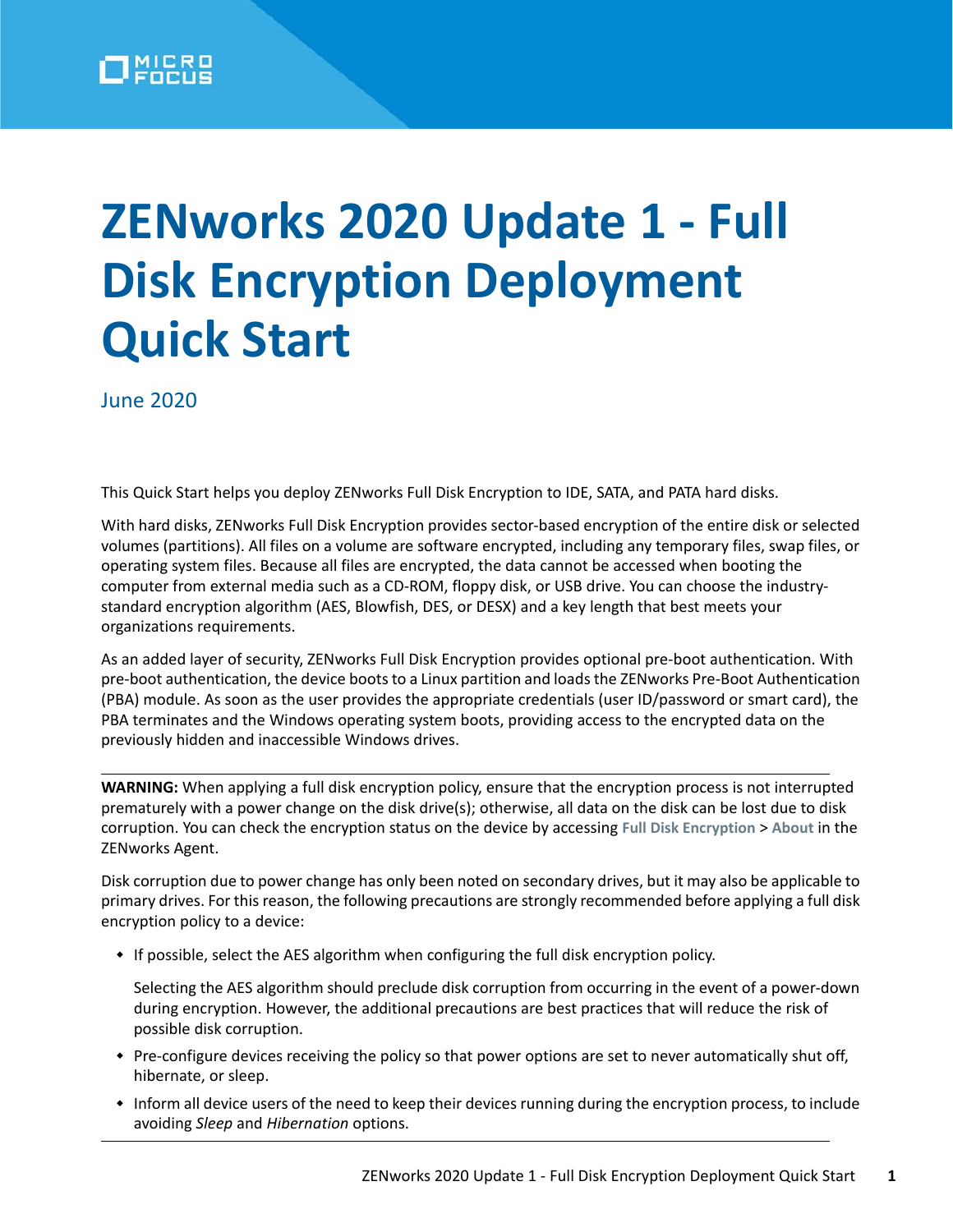|        | <b>Task</b>                                                                                                                  | <b>Details</b>                                                                                                                                                                                                                                                                                                                                                                                                                                                                             |
|--------|------------------------------------------------------------------------------------------------------------------------------|--------------------------------------------------------------------------------------------------------------------------------------------------------------------------------------------------------------------------------------------------------------------------------------------------------------------------------------------------------------------------------------------------------------------------------------------------------------------------------------------|
| □      | Make sure the hard drive meets<br>the requirements for full disk<br>encryption.                                              | See "Managed Device Requirements" in the ZENworks Full Disk<br>Encryption Agent Reference.                                                                                                                                                                                                                                                                                                                                                                                                 |
| $\Box$ | Make sure the Windows device<br>with the hard drive meets the<br>requirements for a ZENworks<br>managed device.              | The Windows device must meet certain requirements to support the<br>ZENworks Agent as well as the ZENworks Full Disk Encryption Agent.                                                                                                                                                                                                                                                                                                                                                     |
|        |                                                                                                                              | See "Managed Device Requirements" in the ZENworks Full Disk<br>Encryption Agent Reference.                                                                                                                                                                                                                                                                                                                                                                                                 |
| □      | Install the ZENworks Agent on<br>the Windows device (if<br>necessary) and make sure that<br>Full Disk Encryption is enabled. | If the ZENworks Agent is not installed on the device and you need help<br>installing the agent, see "Deploying the ZENworks Agent" in the<br>ZENworks Discovery, Deployment, and Retirement Reference.                                                                                                                                                                                                                                                                                     |
|        |                                                                                                                              | Check that ZENworks Full Disk Encryption is enabled by right-clicking<br>the ZENworks icon is in the notification area of the device, and<br>selecting Technician Application, to display the ZENworks Agent. If<br>Full Disk Encryption is displayed in the left navigation pane, ZENworks<br>Full Disk Encryption is enabled on the device. For help enabling<br>ZENworks Full Disk Encryption, see "Configuring Agent Settings on the<br>Device Level" in the ZENworks Agent Reference. |
| □      | Create the Disk Encryption policy<br>to apply to the device.                                                                 | The Disk Encryption policy contains the encryption and pre-boot<br>authentication settings to apply to the device.                                                                                                                                                                                                                                                                                                                                                                         |
|        |                                                                                                                              | For help creating the policy, see "Creating a Disk Encryption Policy" in<br>the ZENworks Full Disk Encryption Policy Reference.                                                                                                                                                                                                                                                                                                                                                            |
| □      | Assign the policy to the device.                                                                                             | For help assigning the policy, see "Assigning a Disk Encryption Policy"<br>in the ZENworks Full Disk Encryption Policy Reference.                                                                                                                                                                                                                                                                                                                                                          |
| □      | Enforce the policy on the device.                                                                                            | On the device, right-click the Z-icon, and then click Refresh to apply<br>the policy. After the device reboots, log in to the ZENworks PBA (if the<br>PBA is enabled) and boot to the Windows operating system.                                                                                                                                                                                                                                                                            |
|        |                                                                                                                              | If you can log in to the ZENworks PBA but the device then fails to boot<br>to Windows, see "The ZENworks PBA is not booting to the Windows<br>operating system" in the ZENworks Troubleshooting Full Disk<br>Encryption reference.                                                                                                                                                                                                                                                         |
|        | $\Box$ Check the encryption status.                                                                                          | On the device, right-click the ZENworks icon, select Technician<br>Application in the menu, and then click Full Disk Encryption. In the<br>Full Disk Encryption Agent Actions section, click About to display the<br>About dialog box. The Status field displays the current encryption<br>status. When initial encryption is complete, the status will be Policy<br>enforced, with drive encrypted.                                                                                       |
|        |                                                                                                                              | Beginning in ZENworks 2017, you can enable an Agent Event in the<br>ZENworks Control Center that will show when the encryption is<br>complete. For more information, see "Auditing Agent Events" in the<br>ZENworks - Auditing Full Disk Encryption Events reference.                                                                                                                                                                                                                      |